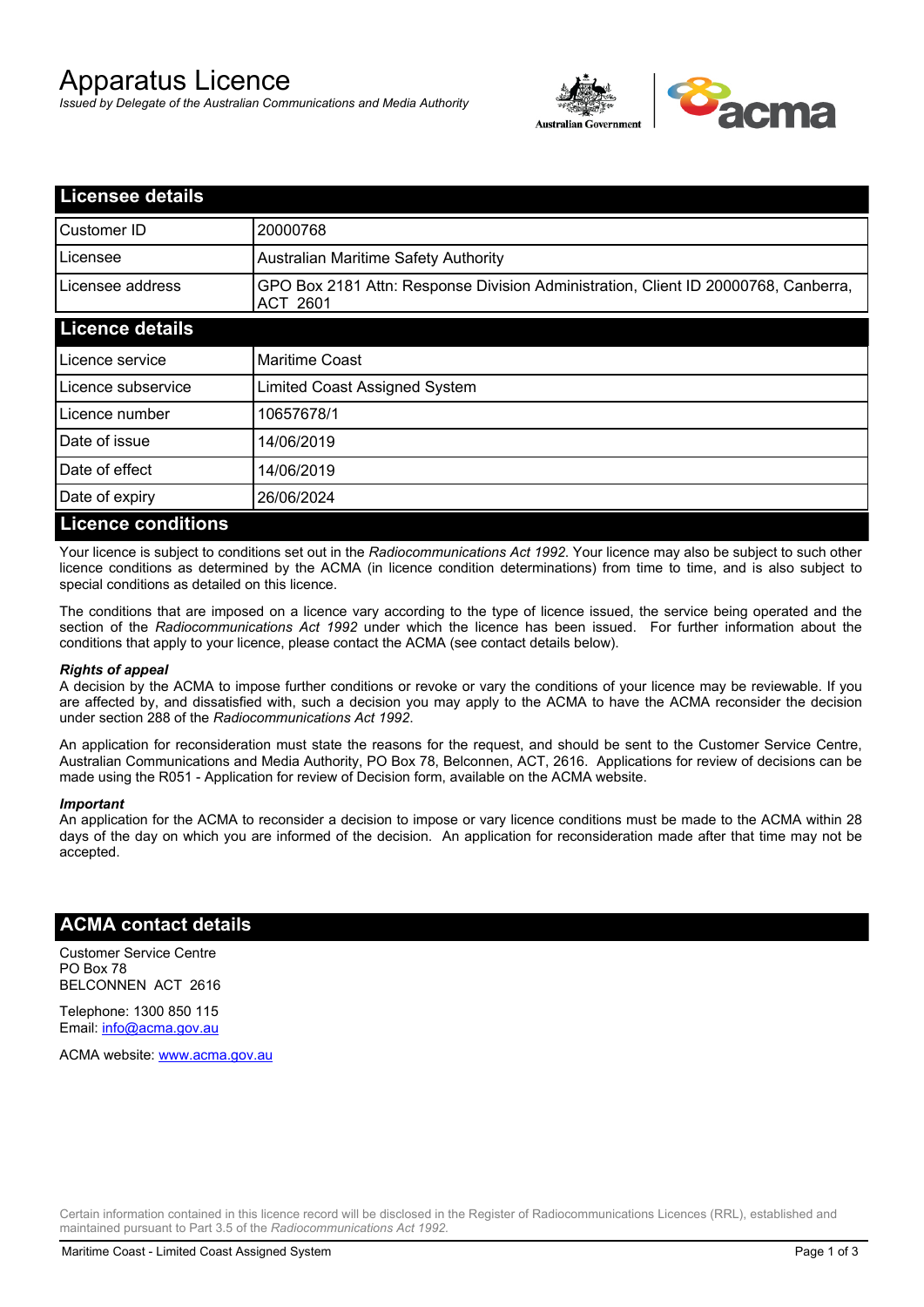# **Advisory Notes applying to licence no.: 10657678/1**

Conditions applicable to the operation of Limited Coast Assigned System authorised under this licence can be found in the Radiocommunications Licence Conditions (Apparatus Licence) Determination and the Radiocommunications Licence Conditions (Maritime Coast Licence) Determination. Copies of these determinations are available from the ACMA and from the ACMA home page (www.acma.gov.au).